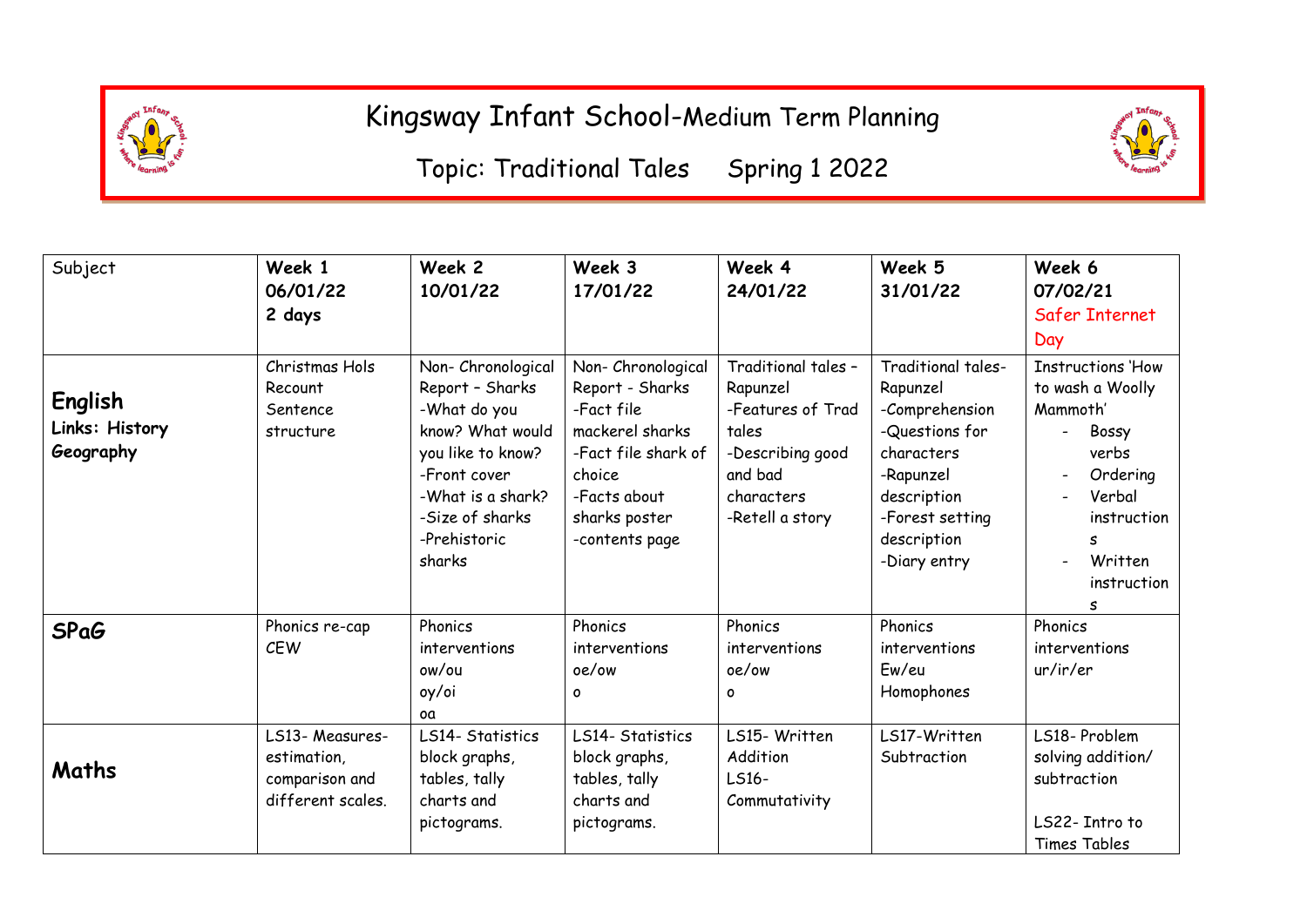| <b>Science</b>                         |                                | Everyday<br>Materials-<br>Mopping up                       | Everyday<br>Materials-<br>Are bricks<br>absorbent? | Everyday<br>Materials<br>Waterproof<br>materials              | Everyday<br>Materials<br>Printing-explore<br>textures and<br>properties of<br>materials | Everyday<br>Materials<br>Melting and<br>moulding                   |
|----------------------------------------|--------------------------------|------------------------------------------------------------|----------------------------------------------------|---------------------------------------------------------------|-----------------------------------------------------------------------------------------|--------------------------------------------------------------------|
| <b>Humanities</b><br>History/Geography |                                | Oceans                                                     | <b>Plastic Pollution</b><br>Oceans                 | <b>Traditional Tales</b><br>History                           | <b>Traditional Tales</b><br>History                                                     |                                                                    |
| Art and Design                         |                                | Design a sea<br>creature                                   | Sew/make a sea<br>creature                         | Design a castle                                               | Science-printing<br>with different<br>materials and<br>textures.                        |                                                                    |
| Computing                              | Data handling -<br>Tally chart | Data handling- Bar<br>chart and<br>pictogram               | <b>Internet</b><br>research-Plastic<br>pollution   |                                                               |                                                                                         | Safer Internet<br>Day                                              |
| <b>RE</b><br><b>CTW</b>                |                                | Places of Worship<br>Christian                             | Places of Worship<br>Muslim                        | Places of Worship<br>Hindu                                    | Places of Worship<br>Buddhism                                                           | Places of Worship<br>Judaism                                       |
| <b>Music</b><br><b>PPA</b>             |                                | Charanga<br>'I want to play in a<br>Band'                  | Charanga<br>'I want to play in a<br>Band'          | Charanga<br>'I want to play in a<br>Band'                     | Charanga<br>'I want to play in a<br>Band'                                               | Charanga<br>'I want to play in a<br>Band'                          |
| <b>PSHE</b>                            |                                | Jigsaw:<br>Dreams and Goals-<br>Choose a realistic<br>goal | Jigsaw:<br>Dreams and Goals-<br>Perseverance       | Jigsaw:<br>Dreams and Goals-<br>Learning with<br>other people | Jigsaw:<br>Dreams and Goals-<br>Working in a group                                      | Jigsaw:<br>Dreams and Goals-<br>How well did I<br>work in a group? |